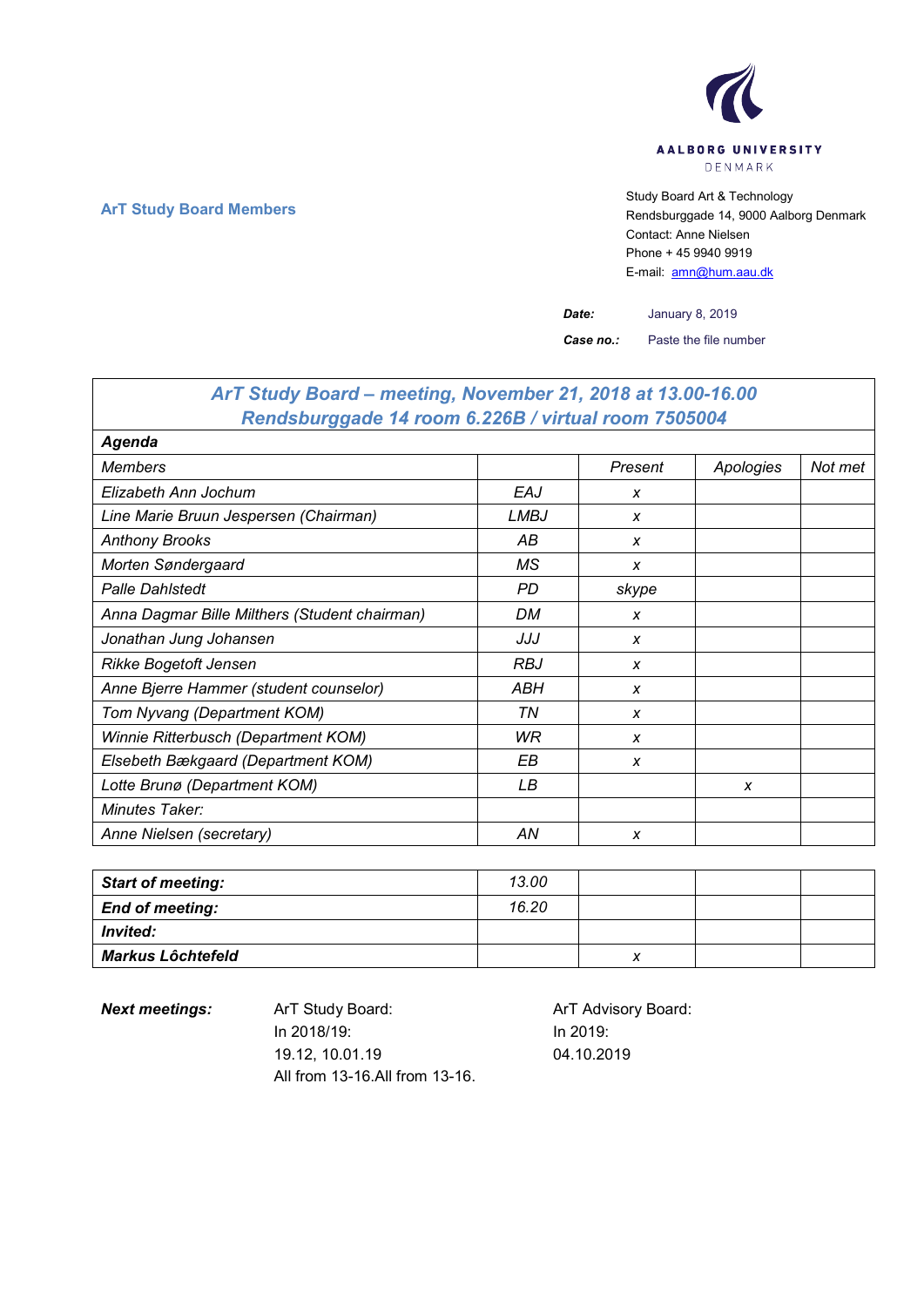| Items: |                                                                                                                                                                                                                                                                                                                                                                                                                                                                                                    |
|--------|----------------------------------------------------------------------------------------------------------------------------------------------------------------------------------------------------------------------------------------------------------------------------------------------------------------------------------------------------------------------------------------------------------------------------------------------------------------------------------------------------|
| 1.     | Approval of Agenda 21.11.2018                                                                                                                                                                                                                                                                                                                                                                                                                                                                      |
|        | LMBJ suggested a new Agenda - which was approved.                                                                                                                                                                                                                                                                                                                                                                                                                                                  |
|        | 1.<br>Approval of Agenda 21.11.2018<br>2.<br>Approval of Minutes 19.09.2018 and 23.10.2018<br>3.<br>News Head of Study Board:<br>Advisory board meeting<br>Lanuage change<br>Department budget cuts<br>Study Board Report 2018. Discussion and approval of action points. (LMBJ) (Bilag:<br>4.                                                                                                                                                                                                     |
|        | Studienævnsrapport + forslag til justering konfrontationstimer)<br>Money Budget 2019. Discussion and approval (bilag: forslag til godkendelse)<br>5.<br>6.<br>Study environment. Plan of Action. Approval of the plan. (LMBJ) (Bilag: Study Environment<br>action plan)<br>7.<br>Strategy and Action plan 2018-2021: Discussion of draft (LMBJ) (Bilag: Strategy and Action<br>plan draft)<br>Re-exam procedures (EAJ)<br>8.<br>9.<br>Template for evaluation (LMBJ) (Bilag: evaluerings formular) |
|        | 10<br>Postponed for next meeting                                                                                                                                                                                                                                                                                                                                                                                                                                                                   |
| 2.     | 11.<br>Dates for SN meetings<br>Approval of Minutes 19.09.2018 and 23.10.2018 (attached)                                                                                                                                                                                                                                                                                                                                                                                                           |
|        |                                                                                                                                                                                                                                                                                                                                                                                                                                                                                                    |
|        | Both were approved                                                                                                                                                                                                                                                                                                                                                                                                                                                                                 |
| 3.     | News:                                                                                                                                                                                                                                                                                                                                                                                                                                                                                              |
| 3.a.   | <b>Chair of Study Board (LMBJ)</b><br><b>Advisory board meeting</b><br>Language change<br><b>Department Budget cuts</b>                                                                                                                                                                                                                                                                                                                                                                            |
|        | <b>Advisory Board</b><br>Before the meeting, (02.11.2018) the Advisory Board members gave a presentation of their work for<br>all ArT students. After that, the board were walking through the ArT area to be presented for the<br>students work.<br>The members were very happy to talk to the students and seeing the labs and the meeting was a<br>very productive meeting. The board was satisfied with the meeting and the concept of the meeting.                                            |
|        | Study regulation - sept. 2019<br>Comments from head of censor (in Danish):<br>Side 4:<br>Der opstilles læringsmål for såvel viden som færdigheder i kvantitative metoder - mens<br>$\circ$<br>dette efterfølgende kun nævnes som et vidensmål i et enkelt 5-ECTS kursus på side 22.<br>Jeg vil derfor anbefale at krav til "skills in application of  quantitative  methods"<br>$\circ$<br>modificeres: Måske skal ordet "quantitative" blot slettes fra skills-kravet?                            |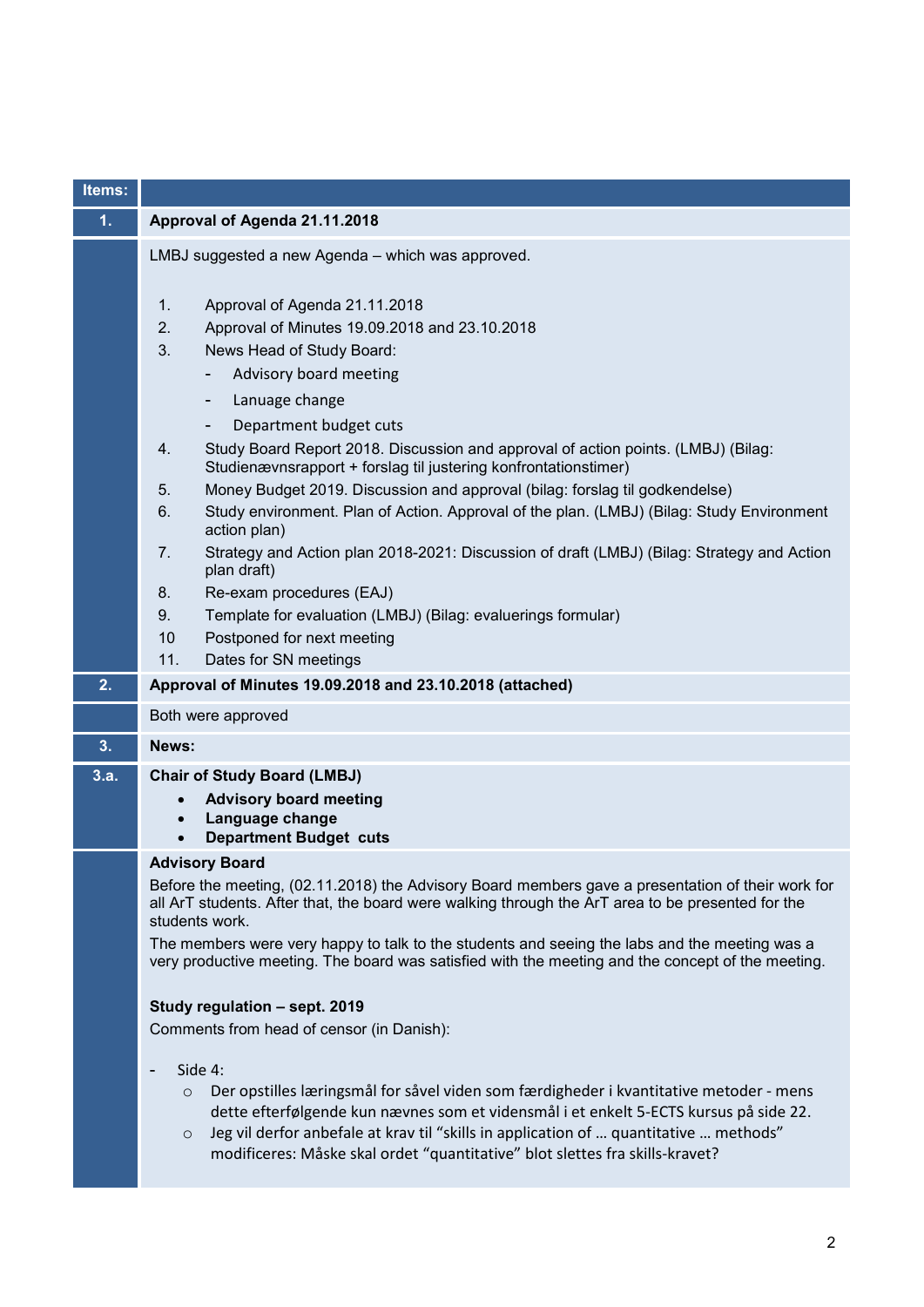*Studienævnets medlemmer lister en række moduler hvori "quantitative methods" indgår som skills. Studienævnet beslutter derfor at gennemgå studieordningen og tilføje på rette moduler, således at de overordnede læringsmål er understøttede.*

- Side 5:
	- $\circ$  Kompetence kravet: "developing and realizing artistic concepts for specific sites and/or user groups": Jeg tænker at kun få projekter vil kunne omhandle/omfatte det at "realize" concepts? Måske er det for meget at forlange at de studerende har kompetence til dette? De fleste projekter må vel nøjes med at afprøve konceptet i et afgrænset og "laboratorieagtigt" format? Kunne "realize" erstattes med "evaluate"?

*Studienævnet er uenige. De mener, at de studerende i høj grad "realize"/realiserer koncepter - Studienævnet beslutter derfor at se bort fra kommentaren fra censorformandskabet.* 

- $Sida 5$ 
	- $\circ$  Det er lidt uklart for mig hvad der kræves for at leve op til formuleringen i kompetencekravet "implementing solutions for international collaboration" - er det ganske simpelt at kunne deltage i internationalt bemandede grupper/projekter/workshops (jf. module 14 "International Collaboration", side 28) eller tænkes der på noget mere specifikt, så som at kunne implementere teknologiske løsninger der understøtter internationalt samarbejde på tværs af lande/kulturer? Sidstnævnte kompetence tror jeg ikke uddannelsen kan levere.

*Studienævnet er enige og ændrer til "Collaborating with international partners"*

- Side 26
	- o Prøven (Evaluation) som kan være gruppebaseret nævner her: "An overall equal evaluation is made of the project report, the product, and the oral performance"
	- $\circ$  Jeg vil være forsigtig med at bruge betegnelsen "equal evaluation" hvis det kan læses som at rapport, produkt og mundtlig bedømmelse tillægges lige vægt i bedømmelsen.
	- o På Roskilde Universitet er det besluttet, at prøver kan inkludere ikke-individualiserede dele (fx rapport, produkt) men at de ikke må tillægges en på forhånd bestemt vægt. Begrundelsen for dette er bl.a. "at bedømmerne skal have mulighed for at lade en studerende, som ved den mundtlige prøve viser sig ude af stand til at redegøre for projekt/speciale [dvs. i dette tilfælde rapporten], relevant teori el. lign, dumpe. Dette gælder både når den studerende arbejder alene og når han/hun er del af en gruppe. En projektopgave eller et speciale kunne være plagieret eller købt."

*Studienævnet er enige og beslutter at gennemgå studieordningen for at slette "Equal" alle steder.*

The ArT Studyboard approved the comments and the text will be changed.

## **Language change**

From sept. 2019 BA in Art & Technology will be changed from English to Danish. Students from intake September 2018 and 2017will finish their education in English.

The main issues will be the change of the title, but it was decided to ask for a new Danish title – "Kunst og teknologi".

- It is still possible to teach in English the message is still new and there will be work to do in the nearest days – how to make the best solution.
- International agreements must be discussed again.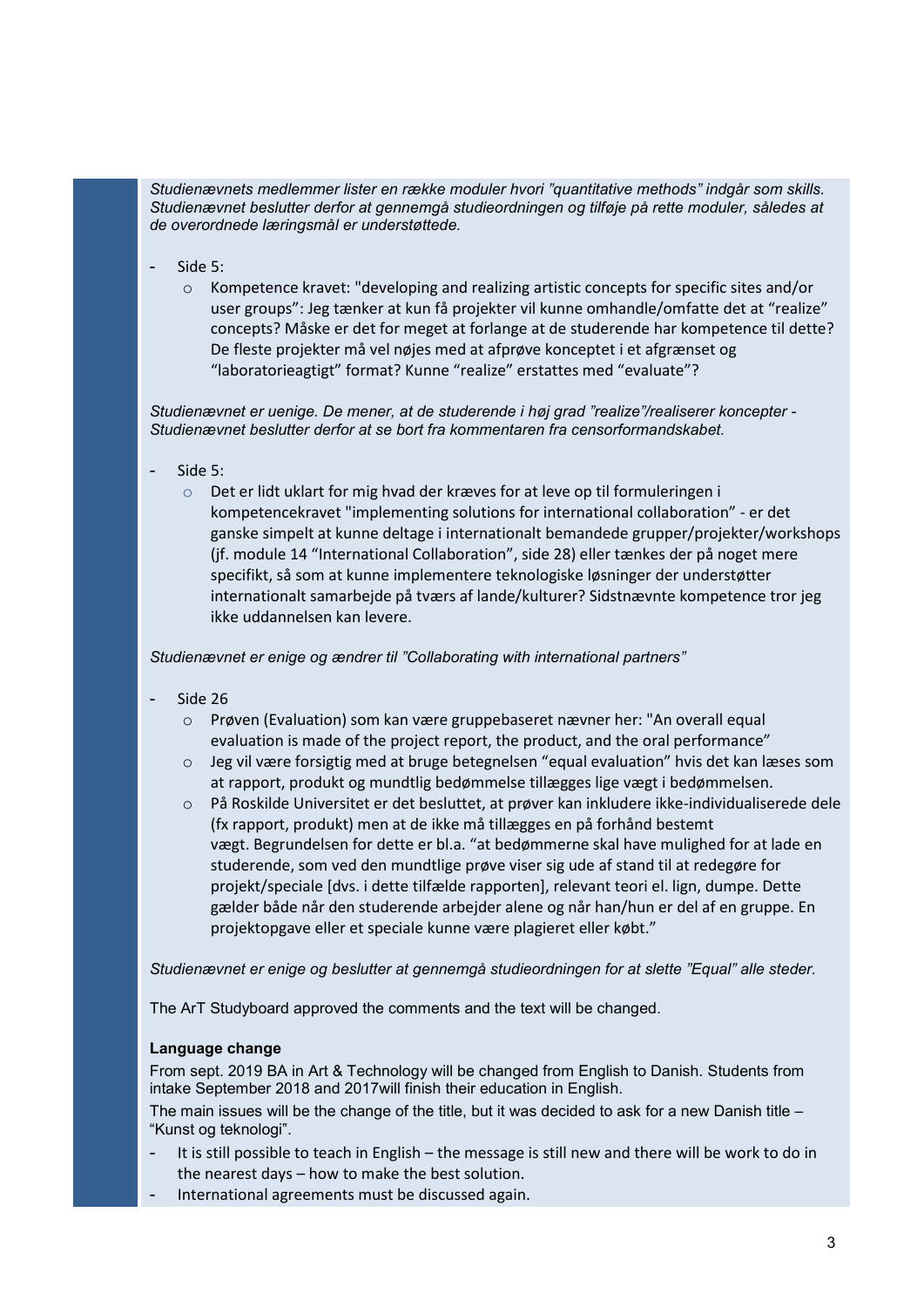|      | How can we receive students from abroad.<br>$\overline{\phantom{a}}$ |                                                                                                                                                      |
|------|----------------------------------------------------------------------|------------------------------------------------------------------------------------------------------------------------------------------------------|
|      | -                                                                    | The study regulation will be revised and translated.<br>Semester guides (for 1. Semester) will be made in Danish.                                    |
|      | -                                                                    | Web sites - Study Guide - Recruitment of new students etc. - all those pages has to be up-                                                           |
|      | dated.                                                               |                                                                                                                                                      |
|      | PR changed directly to the Danish students.                          |                                                                                                                                                      |
|      |                                                                      |                                                                                                                                                      |
|      | ABH left the meeting.                                                |                                                                                                                                                      |
|      | <b>Department Budget Cut.</b>                                        |                                                                                                                                                      |
|      |                                                                      | All departments at AAU has to reduce the budget for 2019. ArT has to cut 10% of the required hours.                                                  |
|      |                                                                      | LMBJ and DM are invited to a meeting with TN to find a way.                                                                                          |
|      | give the best way of reduction.                                      | There will be a larger change of teaching in the future. Co-reading with other programs - as it will                                                 |
|      | https://www.moodle.aau.dk/course/view.php?id=27494                   | TB suggested a Learning Management System course form MT, which can be found at moodle.                                                              |
|      | LMBJ will present a suggestion at the next meeting.                  |                                                                                                                                                      |
| 3.b. | <b>Students (DM)</b>                                                 |                                                                                                                                                      |
|      | Election going on $-7$ candidates to 5 seats                         |                                                                                                                                                      |
|      |                                                                      | DM has arranged a meeting for Art student to present the candidates.                                                                                 |
|      | There will be election - Monday to Thursday.                         |                                                                                                                                                      |
| 3.c. | <b>Students Supervisors (ABH/RBJ)</b>                                |                                                                                                                                                      |
|      | No news                                                              |                                                                                                                                                      |
| 3.d. | <b>Head of Study (TN/WBR)</b>                                        |                                                                                                                                                      |
|      | No news.                                                             |                                                                                                                                                      |
| 4.   |                                                                      | Study Board Report 2018. Discussion and approval of action points. (LMBJ) (Bilag:<br>Studienævnsrapport + forslag til justering konfrontationstimer) |
|      | LMBJ made a brief survey of the study board report.                  |                                                                                                                                                      |
|      |                                                                      | Our focus is on the fact that we give too much supervision, so we will have to adjust.                                                               |
|      |                                                                      | Some of our supervision has to be converted into confrontation hours, as we are a bit low here.                                                      |
| 5.   |                                                                      | Money Budget 2019. Discussion and approval (bilag: forslag til godkendelse)                                                                          |
|      |                                                                      | The budget for 2019 will be cut and the krone budget looks like this:                                                                                |
|      | Study practice                                                       | 2000                                                                                                                                                 |
|      | <b>RUS</b> activities                                                | 10000                                                                                                                                                |
|      | Open House                                                           | 500                                                                                                                                                  |
|      | Exhibition                                                           | 2000                                                                                                                                                 |
|      | Materials and equipment                                              | 25000                                                                                                                                                |
|      | Guests                                                               | 10000                                                                                                                                                |
|      |                                                                      |                                                                                                                                                      |
|      | Catering expenses                                                    | 2000                                                                                                                                                 |
|      | Travel<br>The budget was approved.                                   | 4750                                                                                                                                                 |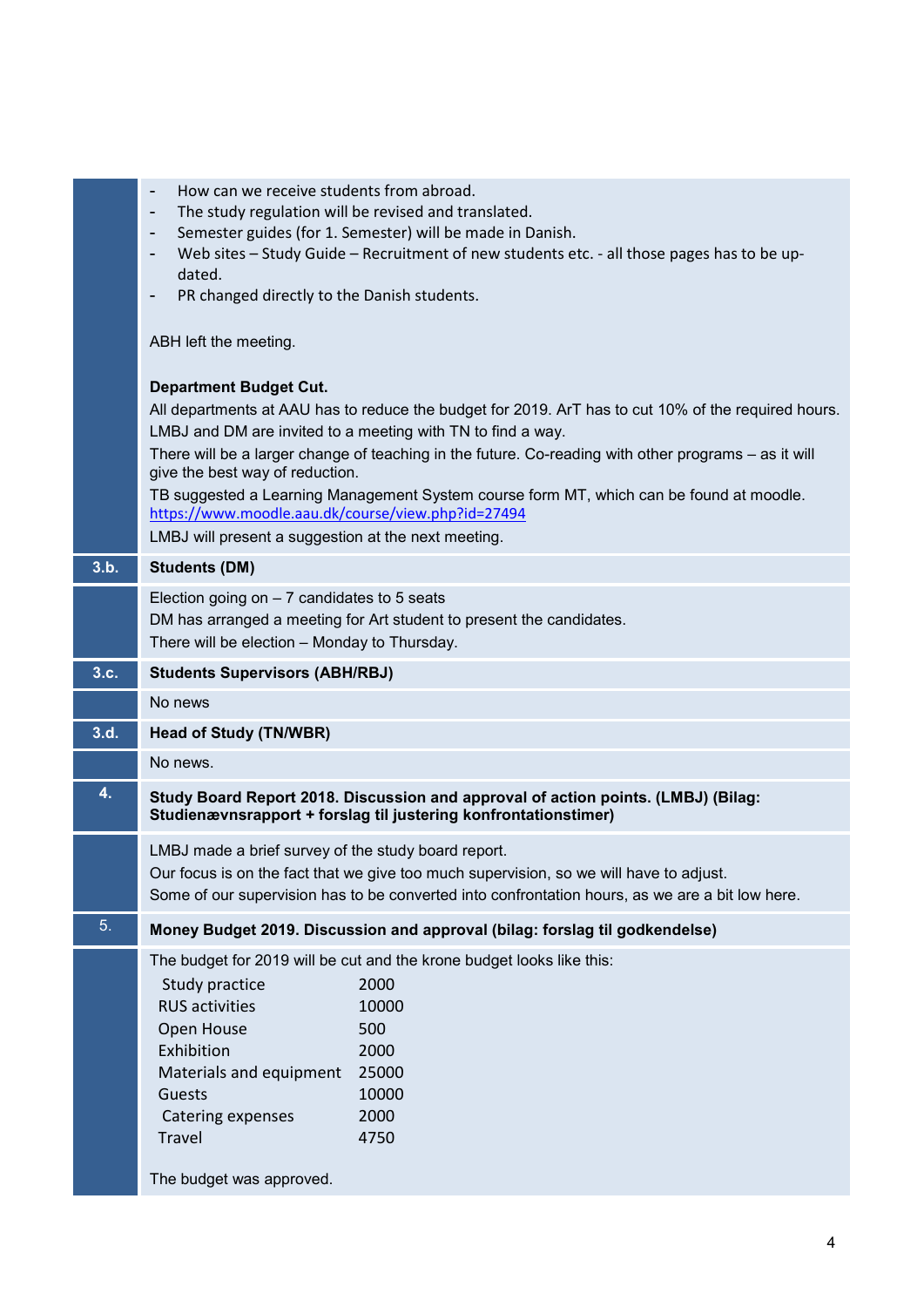|    | MS suggested to start Fund- raising for workshops and guest programs to make sure that we offer<br>internationalization.                                                                                                                                                                 |
|----|------------------------------------------------------------------------------------------------------------------------------------------------------------------------------------------------------------------------------------------------------------------------------------------|
|    | TB urged to collect old equipment from other programs, which still can be usefull for ArT students.                                                                                                                                                                                      |
|    | All ideas and actions are welcome and all is encouraged to take action.                                                                                                                                                                                                                  |
| 6. | Study environment. Plan of Action. Approval of the plan. (LMBJ) (Bilag: Study Environment<br>action plan)                                                                                                                                                                                |
|    | The report was discussed.<br>Collaboration amongst students at different semesters. Will not be an issue for LMBJ - but it has to<br>be a specific request from the students and the teachers – though it has to be approved by the study<br>board. The study board agrees such actions. |
|    | RBJ urged students from Media AC to participate in the spring exhibition. MS noted that there are no<br>students this spring at Rendsburggade.                                                                                                                                           |
|    | Alumni work. Is it a task for the study board?                                                                                                                                                                                                                                           |
|    | WBR: AAU expect that the studyboard does something to make sure that there will be done<br>something to know what the ArT students are doing after ArT. This gives ArT a profit to know where<br>the students will be employed or work after the BA.                                     |
|    | EAJ suggested to change the budget into arranging alumni activities, and invite peopel outside of<br>Aalborg.                                                                                                                                                                            |
|    | 1000 kr. Is moved from RUS- to Alumni activities.                                                                                                                                                                                                                                        |
|    | $MS$ Curating the ArT exhibition $-$ is very important.                                                                                                                                                                                                                                  |
| 7. | Strategy and Action plan 2018-2021: Discussion of draft (LMBJ) (Bilag: Strategy and Action<br>plan draft)                                                                                                                                                                                |
|    | 4 challenges for ArT                                                                                                                                                                                                                                                                     |
|    | Where do they find job $-$ after education (Alumni)                                                                                                                                                                                                                                      |
|    | Methodology knowledge (censor report)                                                                                                                                                                                                                                                    |
|    | PBL should be part of all semesters - not only in the PBL-module                                                                                                                                                                                                                         |
|    | If students work alone - how can we offer PBL to a 1 man group<br>Staff issue - one coordinator short. (Department)<br>-                                                                                                                                                                 |
|    | Palle and Markus left the meeting.                                                                                                                                                                                                                                                       |
|    | Comments from Chairman of Censorcorps was discussed and LMBJ will change the text where he<br>has comments.                                                                                                                                                                              |
|    | Implementing international collaboration has to be more specific. ArT students are jused to work<br>together and to fulfill the tasks.                                                                                                                                                   |
|    | New text. Collaboration with international partners.<br>Exam: Equal has to be deleted.                                                                                                                                                                                                   |
|    |                                                                                                                                                                                                                                                                                          |